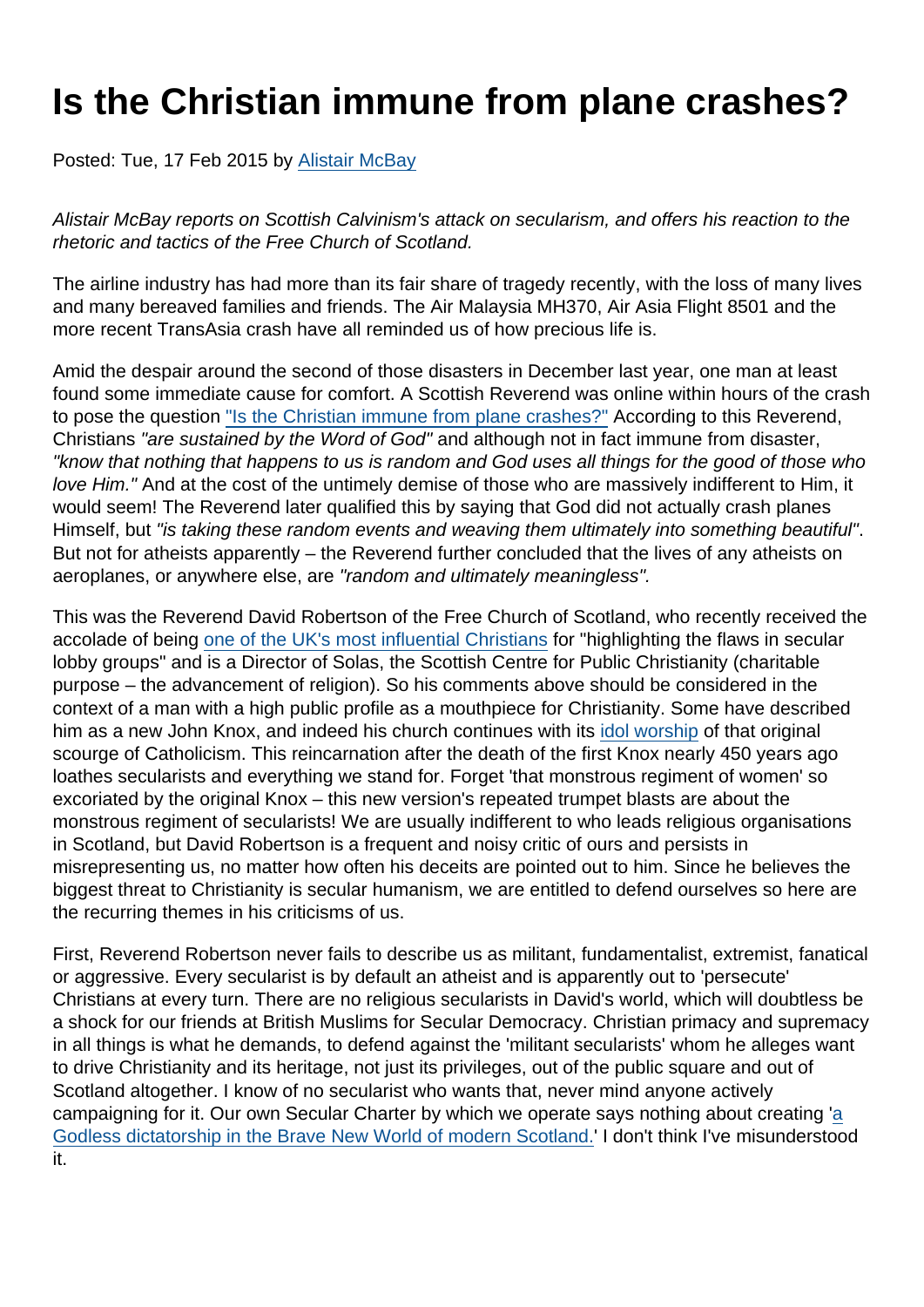Second, we are accused of denying Christians the right to raise their children in their Christian faith. In one Facebook debate, he said he wanted the Scottish taxpayer to fund a Christian education for 'Christian children' in state schools. I disagreed as I don't believe it's the function of state education to fund indoctrination of children in one religious ideology, although I support education about religion. To me, this was a disagreement between two people about the nature and purpose of taxpayer-funded education, but to the Reverend it was an example of a secularist denying him the right to raise his children in his faith and so 'persecuting' him.

Third, the Reverend makes much about Christian school provision in Scotland going back to the days of Knox, even writing to fellow Christian Alex Salmond in 2008 asking ["Can we have our](http://www.scotsman.com/news/wee-frees-call-on-salmond-to-set-up-religious-schools-1-1431666) [schools back?"](http://www.scotsman.com/news/wee-frees-call-on-salmond-to-set-up-religious-schools-1-1431666) He seems to think that the part of the education system the churches handed over to the State in 1872 was an inclusive and wonderful thing, but we know it was of poor quality, riddled with infighting between Christian sects (his own being one of them) whose inspection regime was more concerned with enforcing orthodoxy than anything else. The Reverend called for yet more dangerous apartheid in our schools by suggesting that atheist parents could start their own secular schools in a celebration of true diversity, as if segregating children and teaching them conflicting sets of values could lead to happily tolerant adults. He has stated bluntly that ["the state](https://theweeflea.wordpress.com/2015/01/23/response-to-guidelines-issued-by-south-lanarkshire-council-on-chaplains-and-religious-observance/) [education system should not be used for the social engineering experiments of the secular](https://theweeflea.wordpress.com/2015/01/23/response-to-guidelines-issued-by-south-lanarkshire-council-on-chaplains-and-religious-observance/) [humanists"](https://theweeflea.wordpress.com/2015/01/23/response-to-guidelines-issued-by-south-lanarkshire-council-on-chaplains-and-religious-observance/), but of course demands just as bluntly that the same system is used for the social (and religious) engineering experiments of Christians.

Fourth, he criticises others as sectarian while not considering himself guilty of the same crime. He took offence to a description of Labour leader Jim Murphy as a 'religious fanatic', and [duly whipped](http://www.heraldscotland.com/politics/scottish-politics/unexpected-row-over-jim-murphys-catholic-faith.114307161) [up a press campaign](http://www.heraldscotland.com/politics/scottish-politics/unexpected-row-over-jim-murphys-catholic-faith.114307161) to claim Murphy was being targeted purely because of his Catholic faith. This was a crude attempt to exploit Scotland's Protestant versus Catholic sectarianism to drag secularists into the mire. However, Reverend Robertson has no problem with his own frequent reference to secularists as aggressive, militant and extreme. We are fair game to be targeted for our philosophical stance. Ironically, the Reverend leads a church that denies being sectarian when it proclaims Roman Catholic doctrines such as "Maryism" are "unbiblical", and ["the impact they](http://freechurch.org/im-new/questions/what-does-the-bible-say-about-maryism) [have on millions worldwide as a subversion of Apostolic Christianity are perilous to the faith of men](http://freechurch.org/im-new/questions/what-does-the-bible-say-about-maryism) [and women"](http://freechurch.org/im-new/questions/what-does-the-bible-say-about-maryism). When Pope Benedict visited Scotland in 2010, the retired principal of the Free Church of Scotland College mocked "secular humanist Scotland" for being ["suckers for funny](http://www.catholicherald.co.uk/news/2010/07/14/faithful-urged-to-apply-as-soon-as-possible-for-papal-visit-places/) [costumes who love to see old men dressed in ancient Roman togas".](http://www.catholicherald.co.uk/news/2010/07/14/faithful-urged-to-apply-as-soon-as-possible-for-papal-visit-places/) Yet when a secularist refers to a Catholic as fanatical, the Reverend declares he is standing by "his Catholic brothers and sisters" against a ['secular attack'.](http://www.thecourier.co.uk/opinion/readers-letters/uk-gets-hurt-playing-russian-roulette-1.759882)

Finally, Reverend Robertson maintains that the Scottish Government has been ignoring Christians of late, which means Christians have been losing some arguments and they don't like it. An example was the Scottish Government's consultation on same-sex marriage. [David Robertson](http://www.pinknews.co.uk/2011/10/11/scottish-faith-groups-want-gay-marriage-referendum/) [called for a voter referendum](http://www.pinknews.co.uk/2011/10/11/scottish-faith-groups-want-gay-marriage-referendum/), arguing among other things that same sex marriage would violate the rights of heterosexual couples under European and UK law. The Scottish Government conducted a consultation, the outcome of which many Christians persisted in misrepresenting as if it were indeed a 'Yes or No' referendum. The Free Church case was invited and heard, but its argument was not good enough – not the same as being ignored. However, the victim narrative held sway and we were told Jesus was being banished from the public square. But then the Reverend also says there is no room for Jesus in much of the Church, especially [the Church of](https://theweeflea.wordpress.com/2014/12/04/full-house-the-fairytale-of-ecclesiastical-bingo-the-church-of-scotland-and-the-million-member-free-church/) [Scotland which he says has many atheists in its pews.](https://theweeflea.wordpress.com/2014/12/04/full-house-the-fairytale-of-ecclesiastical-bingo-the-church-of-scotland-and-the-million-member-free-church/) By that we presume he means Christians who don't share his orthodoxy or (Heaven forbid) perhaps even Christians who support secularism. On one hand he enjoys mocking the Kirk for playing ['Fantasy Church'](https://theweeflea.wordpress.com/2014/12/04/full-house-the-fairytale-of-ecclesiastical-bingo-the-church-of-scotland-and-the-million-member-free-church/), on the other he cries crocodile tears lamenting that the national church should be in such a parlous state.